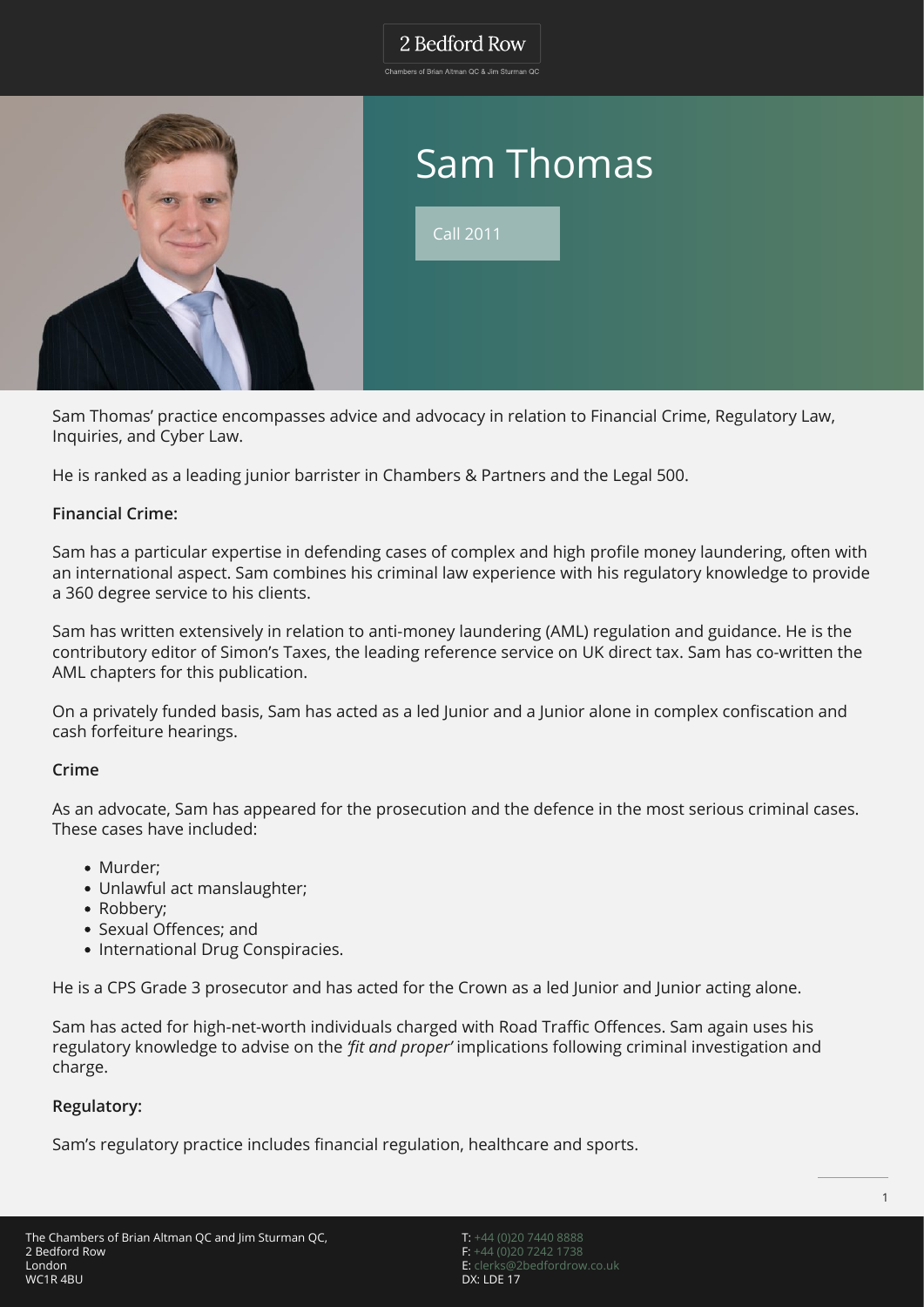### 2 Bedford Row

Chambers of Brian Altman QC & Jim Sturman QC

He is on the Committee of the Association of Regulatory and Disciplinary Lawyers (ARDL), and is the head of the ARDL Sports Law Practice Group.

#### **Financial Regulation:**

Sam is regularly instructed by the Pensions Regulator in the first tier and upper tribunals.

He has been instructed to advise both in a civil and criminal context.

#### **Healthcare:**

Sam regularly appears for both registrants and the regulator in healthcare disciplinary proceedings. He has appeared before the following healthcare regulators:

- General Dental Council;
- General Optical Council;
- General Medical Council;
- Nursing and Midwifery Council;
- The UK Council for Psychotherapy.

In a healthcare disciplinary setting, Sam has appeared in a variety of case ranging from attempted murder and rape, to complex clinical cases involving the cross-examination of multiple experts.

#### **Inquiries & Inquests:**

Sam has acted as Junior Disclosure Counsel for the Solicitor to the Hillsborough Inquest and the Independent Inquiry into Child Sexual Abuse.

He has acted as Independent Disclosure Counsel for investigations by HMRC and the Department of Justice, and is conversant with issues of Data Protection and Legal Professional Privilege in this jurisdiction and abroad.

Sam has represented individuals, companies and insurers at Coroners' Inquests, in particular Article 2 inquests involving the Health and Safety at Work Act.

#### **Cyber Law:**

Sam is the co-author of Cyber Security Law and Practice (Lexis Nexis); and Blockchain and Cryptocurrency: International Legal and Regulatory Challenges (Bloomsbury Professional).

He has a wealth of knowledge in relation to the criminal, civil and regulatory aspects of cyber law, including:

- Information Management and Personal Data Breaches
- Data Handling including transfer overseas
- Cryptocurrency
- Blockchain and Non-Fungible Tokens (NFTs)
- Employment disputes and the misuse of confidential information.

Sam sits on the Bar Council IT Panel, and writes a quarterly Cyber Law column in Counsel Magazine.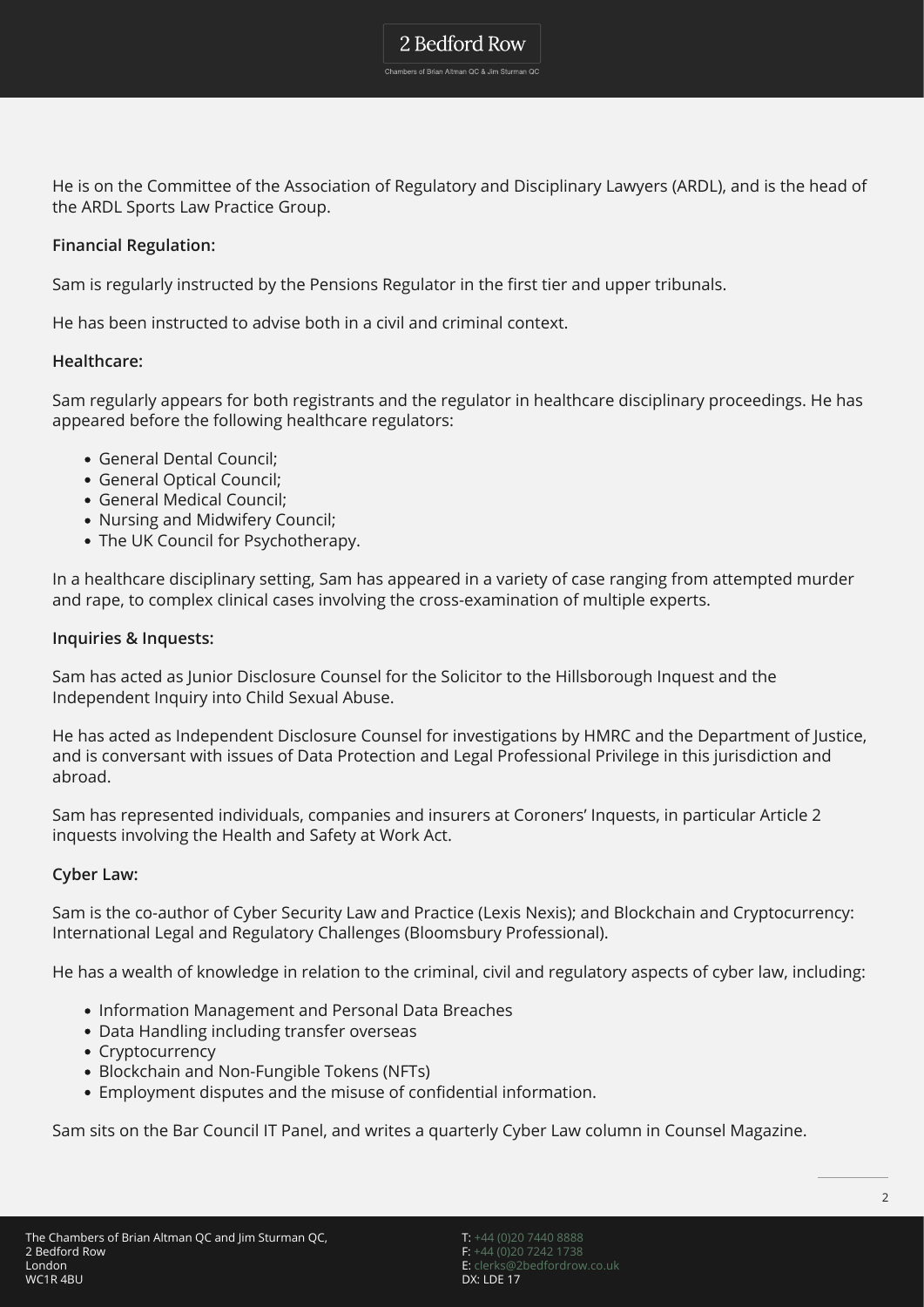## Practice Areas

### Fraud

Sam has a particular expertise in defending cases of complex and high profile money laundering, often with an international aspect. Sam combines his criminal law experience with his regulatory knowledge to provide a 360 degree service to his clients.

Sam has written extensively in relation to anti-money laundering (AML) regulation and guidance. He is the contributory editor of Simon's Taxes, the leading reference service on UK direct tax. Sam has co-written the AML chapters for this publication.

On a privately funded basis, Sam has acted as a led Junior and a Junior alone in complex confiscation and cash forfeiture hearings.

### Crime

As an advocate, Sam has appeared for the prosecution and the defence in the most serious criminal cases. These cases have included:

- Murder:
- Unlawful act manslaughter;
- Robbery;
- Sexual Offences; and
- International Drug Conspiracies.

He is a CPS Grade 3 prosecutor and has acted for the Crown as a led Junior and Junior acting alone.

Sam has acted for high-net-worth individuals charged with Road Traffic Offences. Sam again uses his regulatory knowledge to advise on the *'fit and proper'* implications following criminal investigation and charge.

### Appeals

On a direct access basis, Sam has drafted grounds of appeal against conviction and sentence, and applications to the Court of Appeal, in relation to a number of serious offences, including: unlawful act manslaughter; rape; historic sexual abuse; and conspiracy to supply controlled substances of class-a. Sam has also advised in relation to confiscation proceedings.

*In Loake v Director of Public Prosecutions [2018] 2 W.L.R. 1159*, Sam successfully argued that a conviction for harassment should be overturned following a preliminary ruling in the Crown Court. In doing so, Sam caused the law of insanity to be redefined, with the Administrative Court overturning decisions that had previously been in place for 30 years.

In *Tan [2017] EWCA Crim 493*, a case in relation to a conviction for harassment causing serious alarm or distress, Sam was granted leave to appeal following a successful application to the Full Court.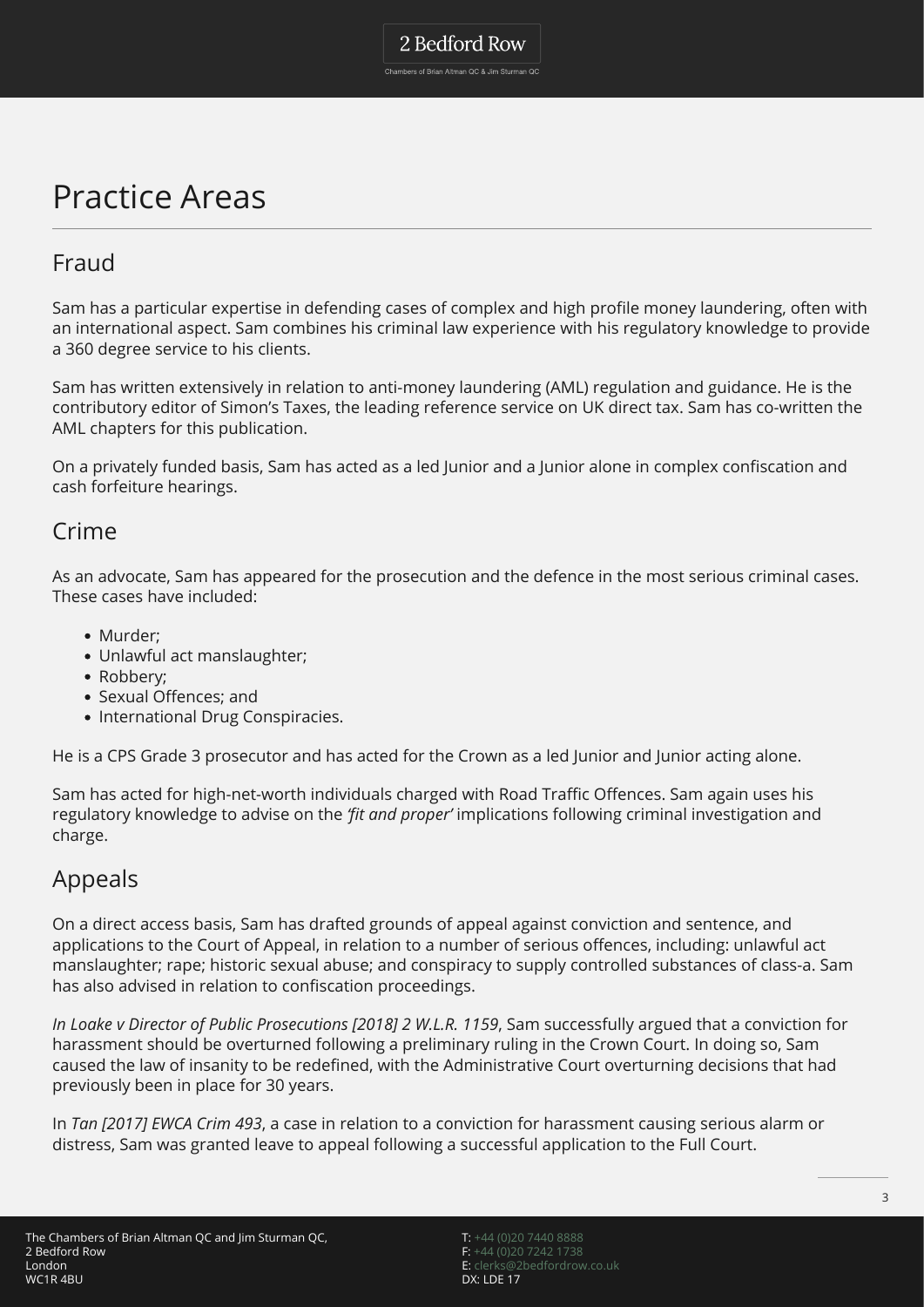Chambers of Brian Altman QC & Jim Sturman QC

In relation to regulatory appeals, Sam has experience in advising on appeal to the Administrative Court and the First Tier Tribunal.

The appeal of ancillary orders is Sam's speciality. He has experience in challenging the imposition of driving disqualifications; criminal behaviour orders; sexual harm prevention orders; football banning notices; and restraining orders.

### Coroner's Inquests

Sam has acted as Junior Disclosure Counsel for the Solicitor to the Hillsborough Inquest and the Independent Inquiry into Child Sexual Abuse.

He has acted as Independent Disclosure Counsel for investigations by HMRC and the Department of Justice, and is conversant with issues of Data Protection and Legal Professional Privilege in this jurisdiction and abroad.

Sam has represented individuals, companies and insurers at Coroners' Inquests, in particular Article 2 inquests involving the Health and Safety at Work Act.

### Regulatory

Sam represents and advises professionals and regulators, primarily in the healthcare sector, in respect of disciplinary proceedings and NHS Performers List disputes. He regularly appears before the following healthcare regulators:

- General Dental Council;
- General Optical Council;
- General Medical Council;
- Nursing and Midwifery Council;
- The UK Council for Psychotherapy.

In a healthcare disciplinary setting, Sam has appeared in a variety of case ranging from attempted murder and rape, to complex clinical cases involving the cross-examination of multiple experts.

When representing Registrants, Sam has successfully defended those alleged to have committed misconduct including: negligent clinical performance; poor record keeping; inappropriate sexual conduct; and acts of dishonesty. Sam is adept at utilising expert evidence within his written and oral advocacy.

NHS Performers List disputes are a growing area within Sam's practice. He regularly provides written representations for Performers List Decision Panels (PLDP), and has appeared in person before the PDLP when appropriate. Sam has also represented NHS contractors, both individuals and companies, in relation to alleged breaches of mandatory and additional services contracts.

In relation to regulatory appeals, Sam has experience in advising on appeal to the Administrative Court and the First Tier Tribunal.

Sam was seconded to an insurer of healthcare professionals where he provided advice on statutory and regulatory interpretation, judicial review of regulators decisions, and potential appeals.

He is a member of The Association of Regulatory and Disciplinary Lawyers, and has contributed to ARDL